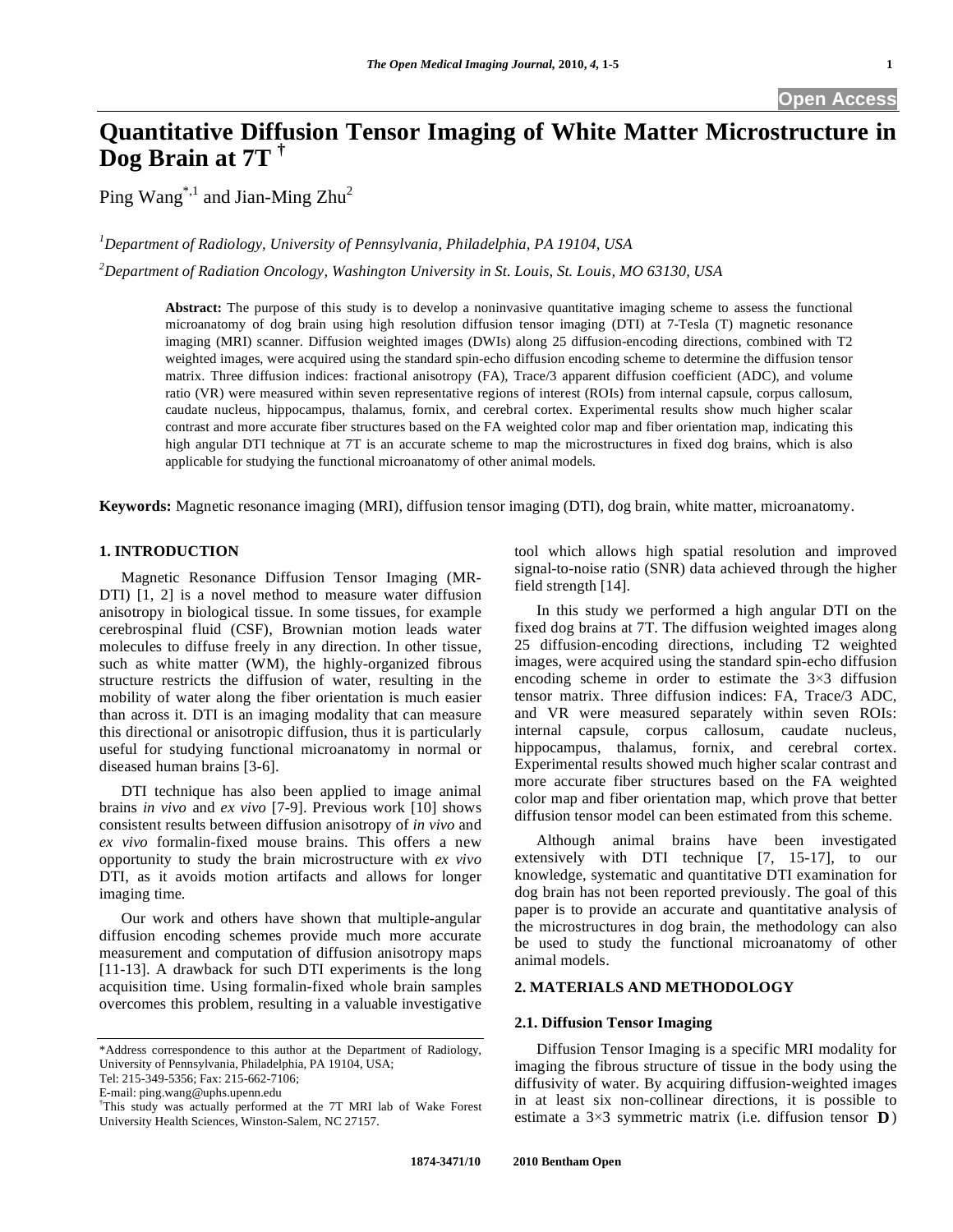using a relationship between the measured echo attenuation in each voxel and the applied magnetic field gradient sequence [18, 19]:

$$
\ln\left(S = \frac{A(\mathbf{b})}{A(\mathbf{b} = \mathbf{0})}\right) = -\gamma^2 \delta^2 (\Delta - \delta/3) \sum_{i,j} G_i D_{ij} G_j = -\sum_{i=1}^3 \sum_{j=1}^3 b_{ij} D_{ij}
$$
  
=  $-\left(b_{xx} D_{xx} + 2b_{xy} D_{xy} + 2b_{xz} D_{xz} + b_{yy} D_{yy} + 2b_{yz} D_{yz} + b_{zz} D_{zz}\right), (1)$ 

Here  $\gamma$  is the the gyromagnetic ratio of protons (42.57) MHz/Tesla),  $\delta$  is the diffusion gradient duration and  $\Delta$  is the diffusion gradient separation. In MR-DTI a symmetric bmatrix, **b**, summarizes the attenuating effect of all gradient waveforms applied in all three directions, x, y and z; and  $b_{ii}$ represents the elements of the b-matrix of row *i* and column *j* . In general, for *m* diffusion-encoding directions, we solve the system of equations

$$
\begin{bmatrix} \ln S^{1} \\ \vdots \\ \ln S^{m} \end{bmatrix} = \begin{bmatrix} -b_{xx}^{1} & -2b_{xy}^{1} & -2b_{xz}^{1} & -b_{yy}^{1} & -2b_{yz}^{1} & -b_{zz}^{1} \\ \vdots & \vdots & \vdots & \vdots & \vdots \\ -b_{xx}^{m} & -2b_{xy}^{m} & -2b_{xz}^{m} & -b_{yy}^{m} & -2b_{yz}^{m} & -b_{zz}^{m} \end{bmatrix} \times \begin{bmatrix} D_{xx} \\ D_{xy} \\ D_{yx} \\ D_{yx} \\ D_{yz} \\ D_{zz} \end{bmatrix},
$$
 (2)

or in corresponding matrix form

$$
\ln(S) = B \times d \tag{3}
$$

where the superscript *1, …, m* in equation (2) are direction indices. **d** can be estimated as

$$
\mathbf{d} = (\mathbf{B}^T \mathbf{B})^{\dagger} \mathbf{B}^T \ln(\mathbf{S})
$$
 (4)

through the multivariate linear regression of equation (2), which further constitutes the  $3\times3$  symmetric tensor matrix

$$
\mathbf{D} = \begin{bmatrix} D_{xx} & D_{xy} & D_{xz} \\ D_{xy} & D_{yy} & D_{yz} \\ D_{xz} & D_{yz} & D_{zz} \end{bmatrix} .
$$
 (5)

 By diagonalizing the tensor **D**, one can get its three eigenvalues  $(\lambda_1, \lambda_2, \text{ and } \lambda_3)$  and the associated three eigenvectors  $(\mathbf{v}_1, \mathbf{v}_2, \mathbf{v}_3)$  for each voxel. The eigenvector corresponding to the largest eigenvalue is conventionally assumed to point along the direction of a fiber bundle. The commonly used diffusion indices include:

#### *Fractional Anisotropy*

$$
FA = \sqrt{\frac{3}{2}} \sqrt{\frac{(\lambda_1 - \overline{\lambda})^2 + (\lambda_2 - \overline{\lambda})^2 + (\lambda_3 - \overline{\lambda})^2}{\lambda_1^2 + \lambda_2^2 + \lambda_3^2}},
$$
  
\n
$$
(\overline{\lambda} = \frac{\lambda_1 + \lambda_2 + \lambda_3}{3}),
$$
\n(6)

which is the most general approach to describe the degree of anisotropy with the value ranging from 0 (isotropic diffusion) to 1 (maximum anisotropic diffusion).

## *Trace/3 Apparent Diffusion Coefficient*

$$
ADC = \frac{D_{xx} + D_{yy} + D_{zz}}{3} \tag{7}
$$

is usually used to characterize the overall displacement of the water molecules. It is not susceptible to diffusion gradient applied directions, therefore the ADC contrast is insensitive to the anisotropy effect.

#### *Volume Ratio*

$$
VR = \frac{\lambda_1 \cdot \lambda_2 \cdot \lambda_3}{\overline{\lambda}^3},\tag{8}
$$

which represents the ratio of the ellipsoid volume (with three semi-axis length  $\lambda_1$ ,  $\lambda_2$ , and  $\lambda_3$ ) to the volume of a sphere of radius  $\lambda$ . Unlike FA, the range of VR from 0 to 1 denotes the diffusion from maximum anisotropic to isotropic.

#### **2.2. Experimental Samples and Image Acquisition**

 Five whole dog brains were collected and provided by the Small Animal Clinical Services at the VA-MD Regional College of Veterinary Medicine at Virginia Tech. The animals died of natural causes, and their brains were removed and immersed in 10% neutral buffered formalin for fixation.

 MRI experiments were performed on a 7T Bruker Biospin magnet (Bruker, Ettlingen, Germany), with a gradient coil capable of generating maximum gradient amplitude of 400mT/m. A 7.5cm ID volume coil was used for RF transmitting and receiving. A conventional, multislice, spin-echo imaging sequence, modified by adding a Stejskal-Tanner diffusion-sensitizing gradient pair, was employed to acquire the required series of diffusionweighted images. DWIs along 25 diffusion-encoding directions, including T2 weighted images, were acquired using the standard spin-echo diffusion encoding scheme, with the following parameters: Repetition Time  $(TR)$  = 1000ms, Echo Time (TE) = 36 ms,  $b = 2500$ s/mm<sup>2</sup>, diffusion gradient duration ( $\delta$ ) = 6.0ms, diffusion gradient separation  $(\Delta)$  = 8.21ms. The slice geometry parameters were: slice thickness =  $0.6$ mm, image matrix size = 256×256, FOV = 7.0×7.0 cm<sup>2</sup>, resulting in the voxel size of  $273\times273\times600$  $\mu$ m<sup>3</sup>, and number of averages (NA) = 22, total scanning time was around 40 hours.

 Fig. (**1**) illustrates the anatomical images, and the maps of scalar diffusion indices, the images show both high SNR and contrast-to-noise ratio (CNR).

#### **2.3. FA Weighted Color Map and Fiber Orientation Map**

 FA weighted color map and fiber orientation map were used to visually display the water diffusivity in tissue. FA weighted color map was generated by combining the primary eigenvector and FA into red-green-blue color images. The color represents the orientation of tissue alignment: red color represents right–left (or left-right), green indicates anterior– posterior (or posterior-anterior), and blue is assigned to superior–inferior (or inferior–superior). The intensity is proportional to FA, representing the degree of water diffusion anisotropy; the brighter the image, the more consistent alignment there is.

 In addition, the major eigenvector (corresponding to the largest eigenvalue) within a voxel is supposed to parallel to the local fiber orientation, so local fiber orientation can be described by visualizing the diffusion ellipsoid with three semi-axis length  $\lambda_1$ ,  $\lambda_2$ , and  $\lambda_3$ , along three eigenvector directions  $\mathbf{v}_1$ ,  $\mathbf{v}_2$ , and  $\mathbf{v}_3$  respectively.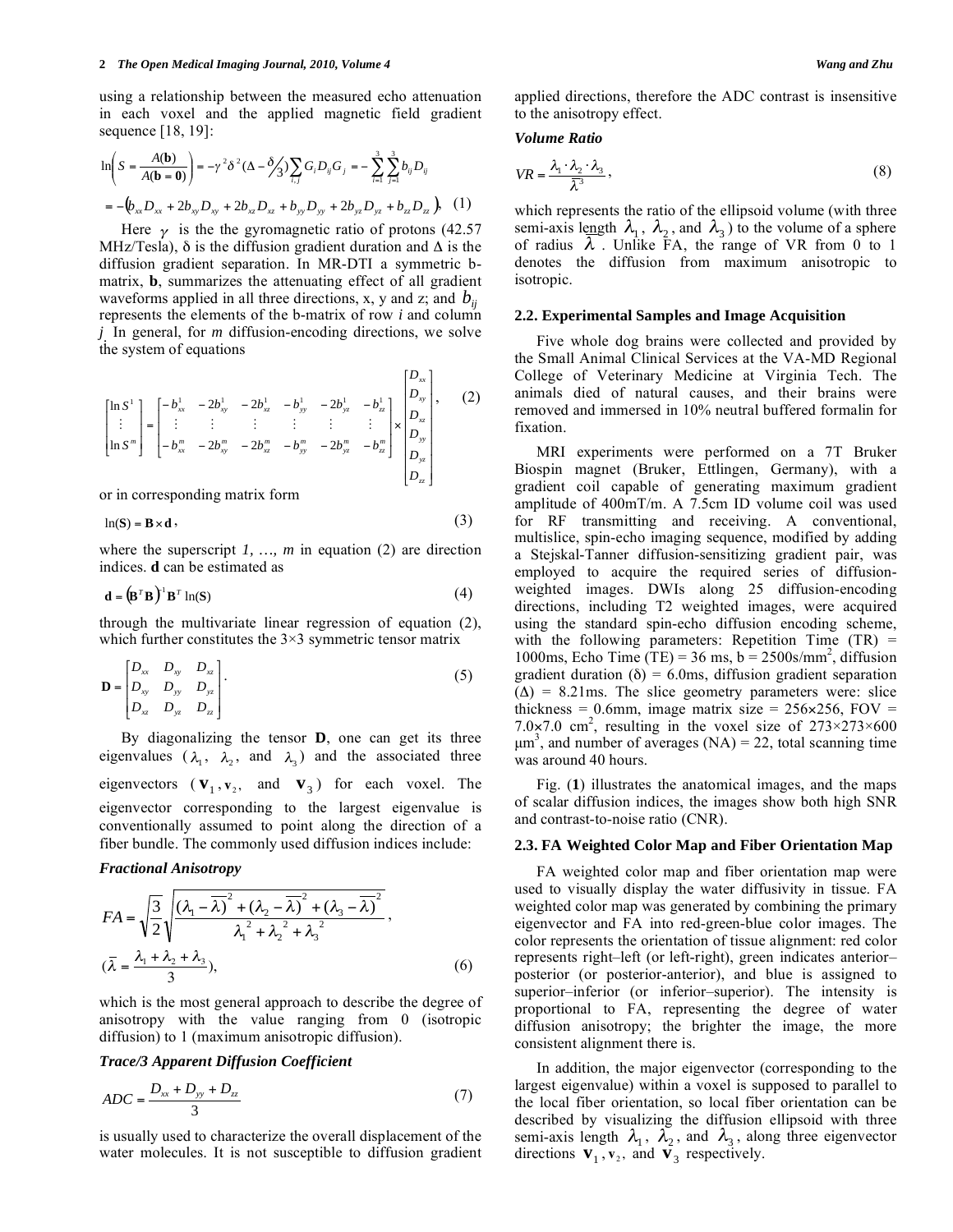

Fig. (1). Three representative slices from the formalin-fixed dog brains. The 1<sup>st</sup> and 2<sup>nd</sup> columns are in coronal direction, the 3<sup>rd</sup> column is axial slice. From the  $1<sup>st</sup>$  to  $4<sup>th</sup>$  rows, the T2 weighted images, FA maps, Trace/3 ADC maps, and VR maps are shown respectively.

#### **2.4. Quantitative Analysis**

 DTI indices (FA, Trace/3 ADC, and VR) were calculated as mean  $\pm$  SD (standard deviation) within the brain ROIs. These ROIs were selected from seven distinct brain regions: internal capsule, corpus callosum, caudate nucleus, hippocampus, thalamus, fornix, and cerebral cortex, based on the canine brain atlas from the College of Veterinary Medicine, University of Minnesota (http://vanat.cvm.umn. edu/brainsect/) and [20].

## **3. RESULTS**

#### **3.1. Visual Displays of Diffusion Anisotropy**

 The improvement in image quality and spatial resolution, with a high field system, multiple-angular diffusion encoding scheme, spin-echo diffusion imaging sequence, and optimized parameters, allows excellent visualization of very small fiber tracts related to microanatomies. Fig. (**2**) shows the FA weighted color maps as well as the fiber orientation map within the selected ROI where the details of the hippocampus region are shown clearly.

#### **3.2. Comparisons of Diffusion Indices**

 Comparisons of diffusion indices from the selected ROIs are demonstrated in Fig. (**3**), these quantitative diffusion values are also listed in Table **1** for clarity. As expected, FA values in the corpus callosum, fornix, and internal capsule are much higher (ranging from 0.45 to 0.64) than those from the caudate nucleus, hippocampus, thalamus, and cerebral cortex (ranging from 0.14 to 0.20). VR has an inverse conclusion to FA, but the general value of VR is larger than FA. Compared to FA and VR, the change of Trace/3 ADC is smaller between ROIs.

#### **4. DISCUSSION AND CONCLUSION**

 In this paper, fixed dog brains were examined using high resolution DTI experiments at 7T encoded with 25 directions, the experiment shows much higher scalar contrast as well as more accurate fiber structures of both major and minor tissue structures. A series of quantitative and visual analyses were performed to assess the brain microanatomy using scalar diffusion index, FA weighted color map and fiber orientation map.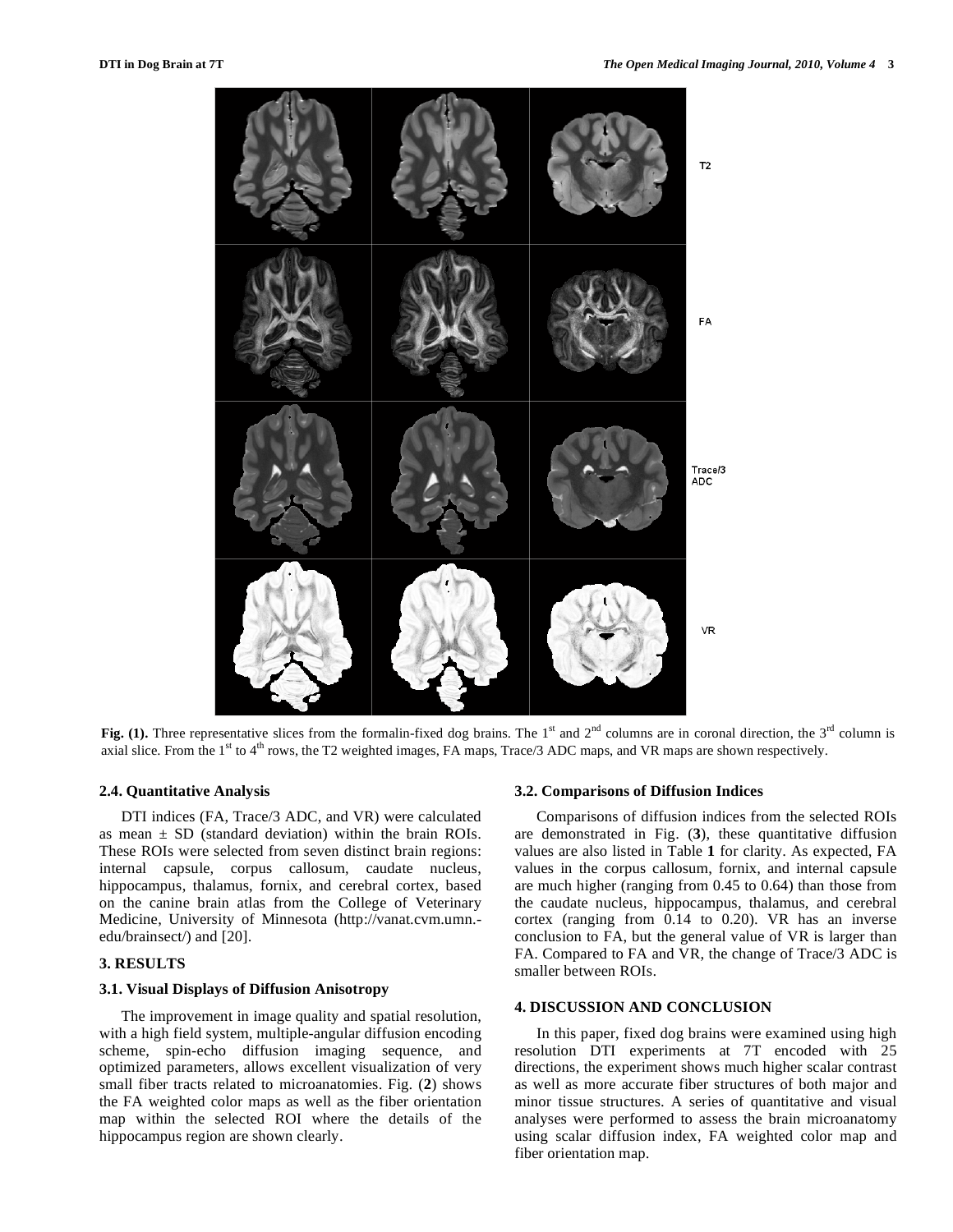

**Fig. (2).** (**a**) - (**c**): FA weighted color maps of three slices in dog brain. The color represents the orientation of tissue alignment: red color represents right-left (or left-right), green indicates anterior–posterior (or posterior–anterior), and blue is assigned to superior-inferior (or inferior-superior). The intensity is proportional to FA value, representing the degree of water diffusion anisotropy; (**d**) is the fiber orientation map of the ROI in (**b**), in which the local orientations of tissues are visualized clearly.



**Fig. (3).** Diffusion indices within the selected ROIs: internal capsule (ic), corpus callosum (cc), caudate nucleus (cn), hippocampus (hip), thalamus (th), fornix (for), and cerebral cortex (ct).

**Table 1. Quantitative Measurements of Diffusion Indices** 

| <b>ROI</b><br>Diffusion Index                           | ic              | cc              | cn              | hip             | th              | for             | -ct             |
|---------------------------------------------------------|-----------------|-----------------|-----------------|-----------------|-----------------|-----------------|-----------------|
| FA                                                      | $0.45 \pm 0.14$ | $0.64 \pm 0.08$ | $0.14 + 0.04$   | $0.14 \pm 0.05$ | $0.17 \pm 0.06$ | $0.50 \pm 0.08$ | $0.20 \pm 0.04$ |
| Trace/3 ADC<br>$(\times 10^{-3} \text{ mm}^2/\text{s})$ | $0.29 \pm 0.04$ | $0.25 \pm 0.03$ | $0.52 + 0.03$   | $0.39 \pm 0.04$ | $0.45 \pm 0.04$ | $0.26 \pm 0.02$ | $0.41 + 0.03$   |
| VR.                                                     | $0.78 \pm 0.12$ | $0.56 \pm 0.11$ | $0.98 \pm 0.01$ | $0.98 \pm 0.02$ | $0.96 \pm 0.03$ | $0.73 \pm 0.08$ | $0.95 + 0.02$   |

Abbreviations: ic - internal capsule, cc - corpus callosum, cn - caudate nucleus, hip - hippocampus, th - thalamus, for - fornix, ct - cerebral cortex.

 Quantitative analysis of diffusion indices (FA, Trace/3 ADC, and VR) was performed on seven representative ROIs: internal capsule, corpus callosum, caudate nucleus, hippocampus, thalamus, fornix, and cerebral cortex.